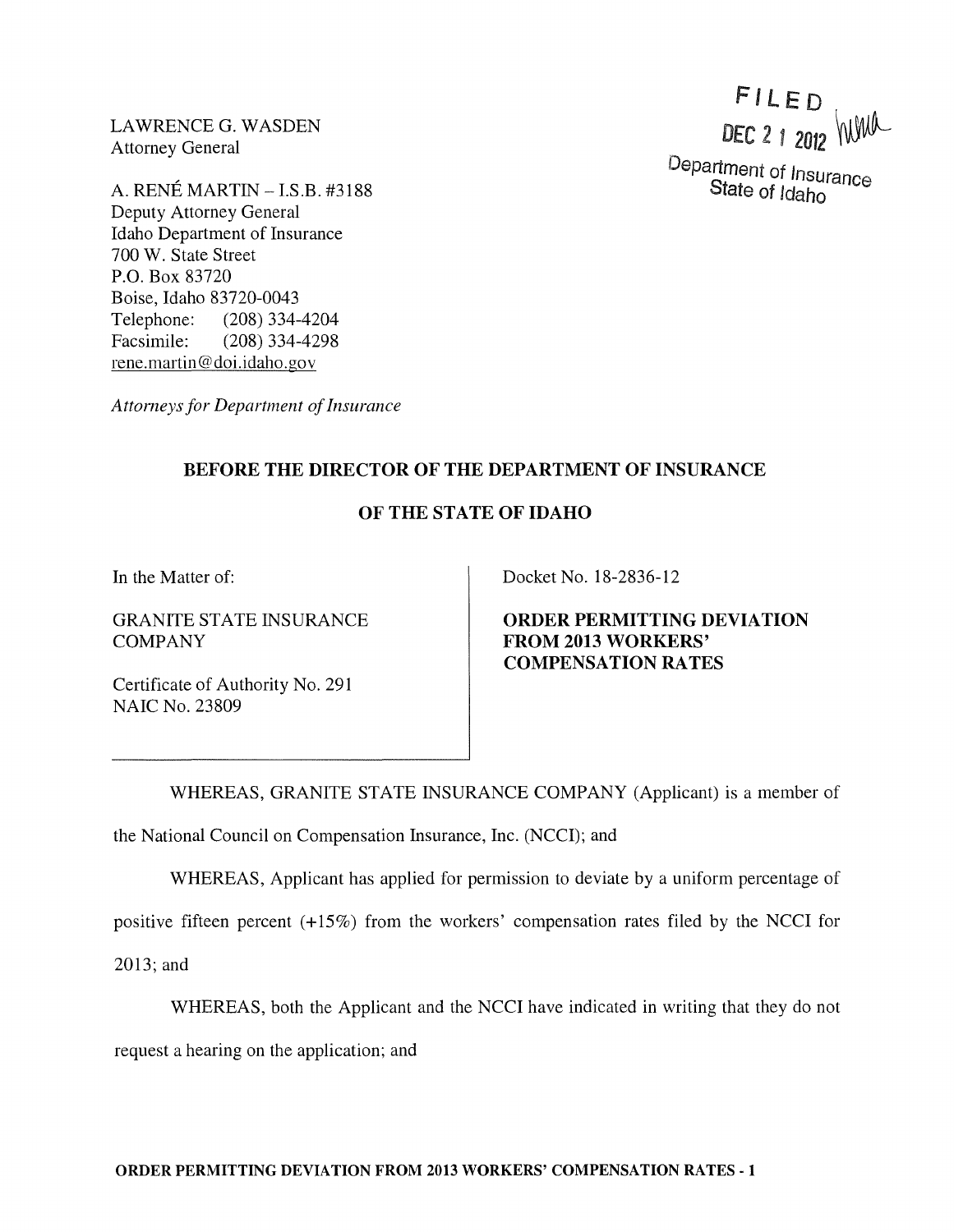WHEREAS, the Director of the Department of Insurance, having reviewed and being fully apprised of the Applicant's request to deviate from the Idaho workers' compensation premium rates filed by the NCCI for 2013, has determined that the requested rate deviation is justified;

NOW, THEREFORE, IT IS HEREBY ORDERED that, pursuant to Idaho Code § 41- 1614, the Applicant's request for a uniform percentage deviation of positive fifteen percent (+15%) from the workers' compensation rates filed by the NCCI for 2013, exclusive of terrorism rates, is GRANTED. This deviation from the Idaho workers' compensation premium rates filed by the NCCI for 2013 shall take effect on January 1,2013, and shall remain in effect for one year from that date unless terminated sooner with the approval of the Director.

DATED this  $\frac{215}{\text{day}}$  of December, 2012.

STATE OF IDAHO DEPARTMENT OF INSURANCE

William W. DEAL